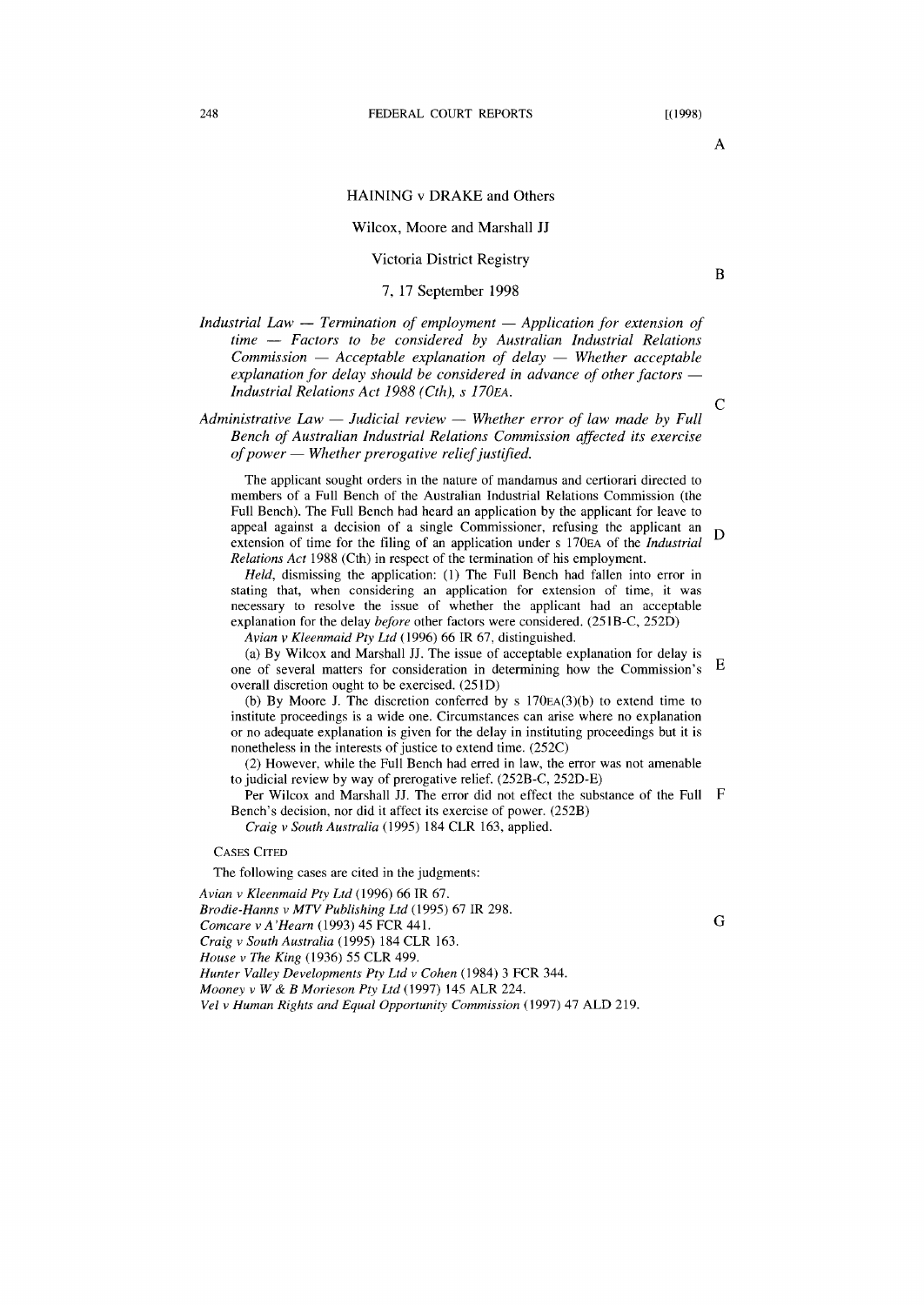A ApPLICATION for prerogative relief.

*P Burchardt,* for the applicant.

T *Ginnane,* for the respondents.

*Cur adv vult* 

B 17 September 1998

> WILCOX AND MARSHALL JJ. This case was remitted to the Court by the High Court of Australia. The applicant, Damian Haining, seeks orders in the nature of mandamus and certiorari directed to members of a Full Bench of the Australian Industrial Relations Commission, Deputy President Drake, Deputy President Duncan and Commissioner Foggo. They are the first respondents to

 $\Gamma$ the application. The Full Bench heard an application by Mr Haining for leave to appeal against a decision of Commissioner Whelan refusing him an extension of time for the filing of an application under s 170EA of the *Industrial Relations Act* 1988 (Cth) (the Act) in respect of his dismissal from the teaching service of the State of Victoria. The State is second respondent to the application.

An application under s 170EA of the Act was filed on Mr Haining's behalf by his union, Australian Education Union. Unfortunately, it was out of time; it was filed 20 days (rather than the required 14 days) after the day on which

- D Mr Haining received written notice of the termination of his employment. Having regard to the short delay and the evidence that it was occasioned by an oversight or error in the union office, it would not have been surprising if Commissioner Whelan had granted an extension of time. But she declined to do so, giving reasons for her decision. She thought the material put before her did not furnish an acceptable explanation as to why the application was not lodged within time. The Commissioner made reference to submissions about the merits
- E but concluded she was "not satisfied that the merits of the case are such as to be a decisive factor in the question of an extension of time". The Commissioner accepted the employer was not prejudiced by the delay. Nonetheless, she concluded she was "not prepared to extend the time".

Counsel for the applicant, Mr Burchardt, contends the Commissioner erred in treating it as a mandatory requirement that his client demonstrate an acceptable reason for the delay, as distinct from merely treating this as a matter for consideration in conjunction with other factors. He also argues the Com-

F missioner allowed herself to be influenced by what she thought to be the lack of merit in the application; in particular, he says, she erected evidence that Mr Haining had admitted assaulting two pupils into a statement of established fact.

It is convenient to say immediately that we do not accept either of these criticisms. As to the former, we agree the Commissioner was influenced by her conclusion that the applicant had not provided an acceptable explanation for the

G delay but we do not understand her to have treated this as a mandatory requirement; and she certainly did not consider that factor in isolation from others. The case was argued before her on the basis of the collection of statements of principle set out by Wilcox J in *Hunter Valley Developments Pty Ltd v Cohen* (1984) 3 FCR 344 at 348-349. Omitting citations, the first paragraph in that collection reads: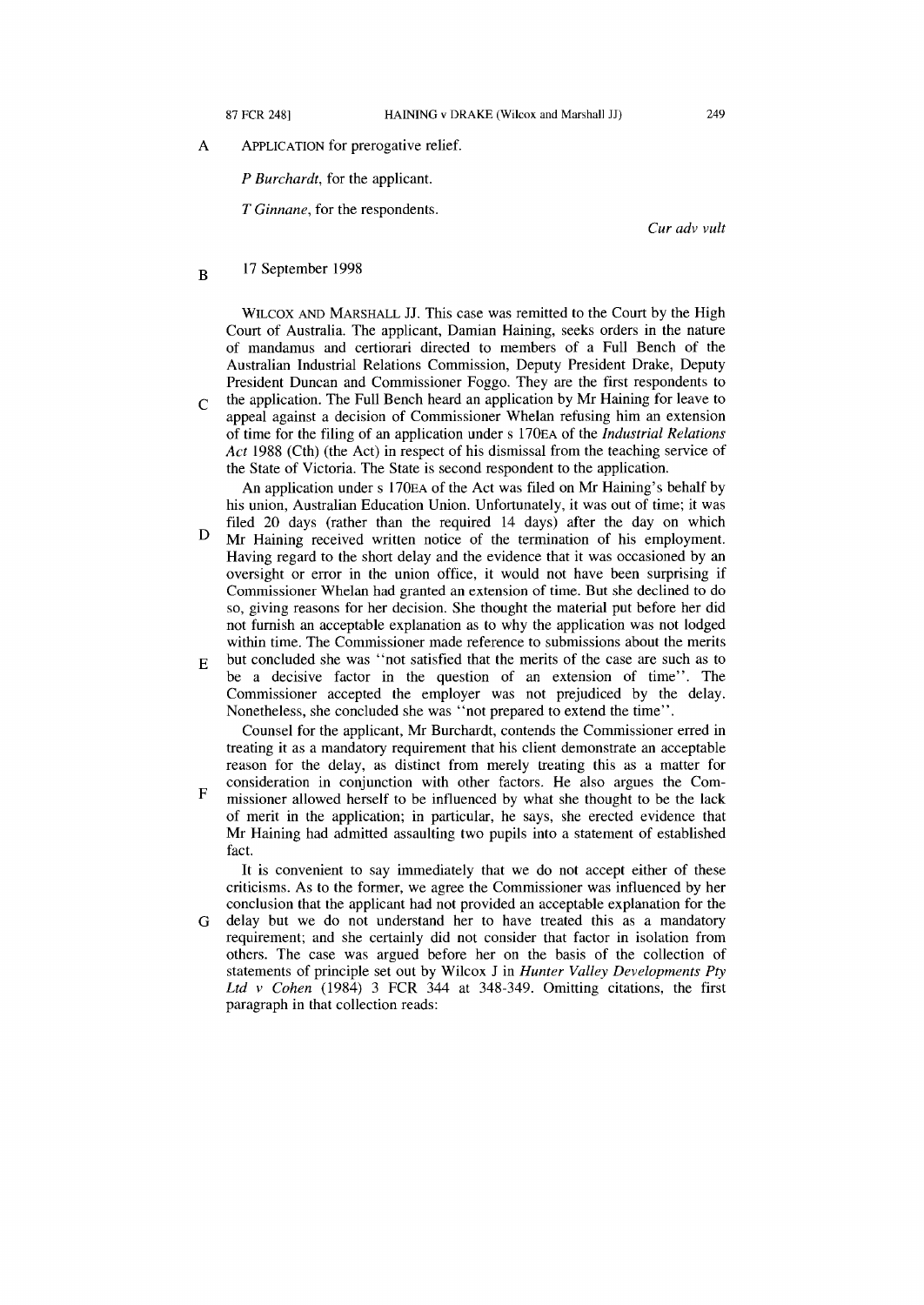"Although the section does not, in terms, place any onus of proof upon an A applicant for extension an application has to be made.

Special circumstances need not be shown but the court will not grant the application unless positively satisfied that it is proper so to do. The 'prescribed period' of twenty-eight days is not to be ignored ... Indeed, it is the prima facie rule that proceedings commenced outside that period will not be entertained . . . It is a pre-condition to the exercise of discretion in his favour that the applicant for extension show an 'acceptable B explanation of the delay' and that it is 'fair and equitable in the circumstances' to extend time."

Of course, the matters referred to in that paragraph were not intended to be considered in isolation from other relevant matters. As Wilcox J pointed out, his collection was intended to be a mere guide, not stated in an exhaustive manner, as to the exercise of the discretion. At the end of the day, the person exercising the discretion has to make an overall judgment as to the appropriateness of extending the time. The extent and the cause of the delay C will usually be factors relevant to that judgment; so also will other matters included in the summary, to the extent they apply to the instant case; and perhaps other matters as well. The acceptability of the applicant's explanation for delay cannot be divorced from the effect of that delay on the respondent or other people. If a case seems highly meritorious, that might legitimately persuade the decision maker to accept the adequacy of an explanation that would not pass muster in a case of little apparent merit.

We think Commissioner Whelan understood this. She looked at issues other D than the acceptability of the explanation for the delay before concluding, as a matter of overall judgment, that she was "not prepared" to extend time.

As to the other matter, it is true that Commissioner Whelan commented "it would appear from the material before me that the essential elements relating to the incident have been admitted by the applicant". There was evidence of an admission. She was also informed by the union representative before her of certain matters that (justifiably) led her to believe Mr Haining's case would be  $E$ that the penalty of dismissal was excessive. Notwithstanding all this, she said, in effect, that she did not regard the merits of the case as a decisive factor in the question of an extension of time. This cannot be said to constitute an error adverse to Mr Haining's interests.

The Full Bench treated the decision of Commissioner Whelan as a discretionary decision and considered whether the case fell within the principles enunciated by the High Court of Australia in *House v The King* (1936) 55 CLR 499. Towards the end of its reasons for decision, the Full Bench said: F

"The Commissioner had sufficient material before her to enable an exercise of that discretion. She gave exhaustive consideration to all matters submitted to her and in particular the relevant principles. Her finding that there was no acceptable explanation for the delay was open to her.'

However, and this is Mr Burchardt's point of attack on the Full Bench decision, the Full Bench added its own comment about acceptable explanation for delay. At an earlier point in its reasons, the Full Bench had mentioned there G had been five earlier cases in which a Full Bench of the Commission had been asked to grant leave to appeal against an extension of time decision. In one of those cases, *Avian v Kleenmaid Pty Ltd* (1996) 66 IR 67 at 69, the Full Bench had said:

"We find it unnecessary to examine the other elements of the submissions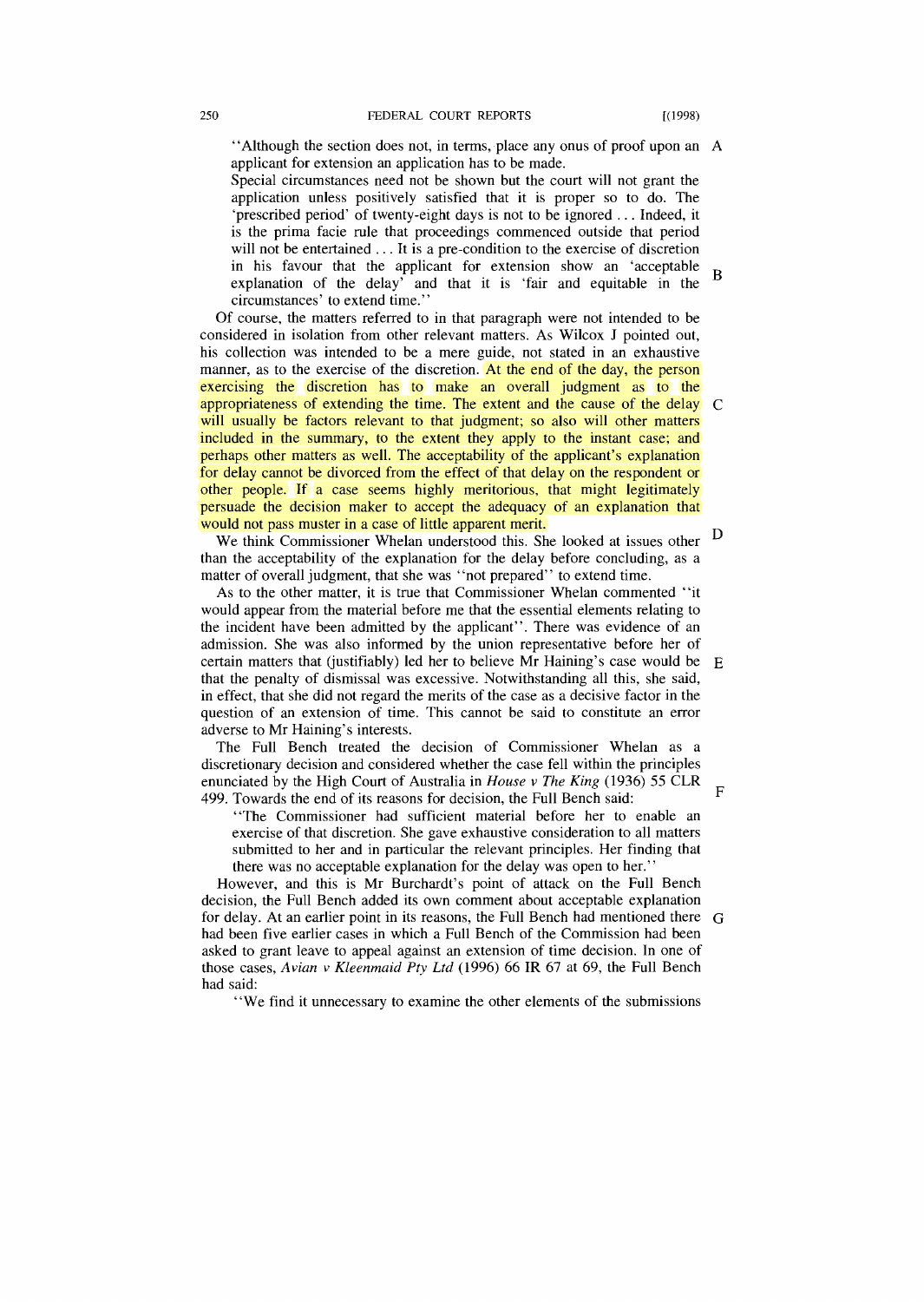A

F

made on behalf of the employee as, in our view, the principles to be applied in matters such as this require this issue to be resolved in favour of any applicant *before* other factors are considered."

In the subject case, the Full Bench followed their finding that Commissioner Whelan had not erred in the exercise of discretion by adopting what was said in *Avian* and adding: "The principles, in our view, do require the issue of acceptable explanation to be resolved in favour of the applicant before other factors are considered."

- B Mr Burchardt argues it was erroneous for the Commission to say that, in considering an application for extension of time, it was necessary to resolve the issue of acceptable explanation *before other factors are considered.* He says the issue of acceptable explanation is simply one of several matters for consideration, on the way to determining how the Commission's overall discretion ought to be exercised.
- $\mathcal{C}$ We agree with that submission. To the extent the Commission held, in this case or in *Avian,* that the issue of acceptable explanation must be resolved in advance of, and isolation from, consideration of other relevant factors, it fell into error. The Commission's discretion was conferred by s 170EA(3)(b). That provision read: "within such further period as the Commission allows on an application made during or after those 14 days."

The Act specified no criteria for the exercise of the discretion; they were left to be discerned from the scope and purpose of the Act, read as a whole. It

- D seems to have become customary for those concerned with extensions of time under the Act to refer to *Hunter Valley Developments* and to a material adoption of it set out in *Brodie-Hanns v MTV Publishing Ltd* (1995) 67 IR 298. There can be no objection to this so long as it is remembered that the principles there collected are a mere guide to the exercise of an open-textured discretion. It is incorrect to treat them as if they were statutory criteria; and still more to pick out one of them for consideration in isolation from other relevant factors.
- E However, it is one thing to say the Full Bench erred in law; it is another to say the error was such as to justify prerogative relief. The High Court summarised the law concerning jurisdictional error in a recent decision, *Craig v South Australia* (1995) 184 CLR 163. In that case (at 176-177), the Court distinguished between the amenability to prerogative relief of inferior courts and administrative tribunals; the Commission, of course, is one of the latter. In relation to administrative tribunals, the Court said (at 179):

"If such an administrative tribunal falls into an error of law which causes

- it to identify a wrong issue, to ask itself a wrong question, to ignore relevant material, to rely on irrelevant material or, at least in some circumstances, to make an erroneous finding or to reach a mistaken conclusion, *and the tribunal's exercise or purported exercise of power* is *thereby affected,* it exceeds its authority or powers. Such an error of law is jurisdictional error which will invalidate any order or decision of the tribunal which reflects it."
- G We emphasise the words "and the tribunal's exercise or purported exercise of power is thereby affected". It is not enough that the tribunal has fallen into an error of law, even one that causes it to misidentify an issue or reach a mistaken conclusion; the error must affect the exercise of power. It is argued in the present case, by counsel for the second respondent, Mr T Ginnane, that the Commission's erroneous view that it was necessary to determine the issue of acceptable explanation of delay in advance of considering other matters did not